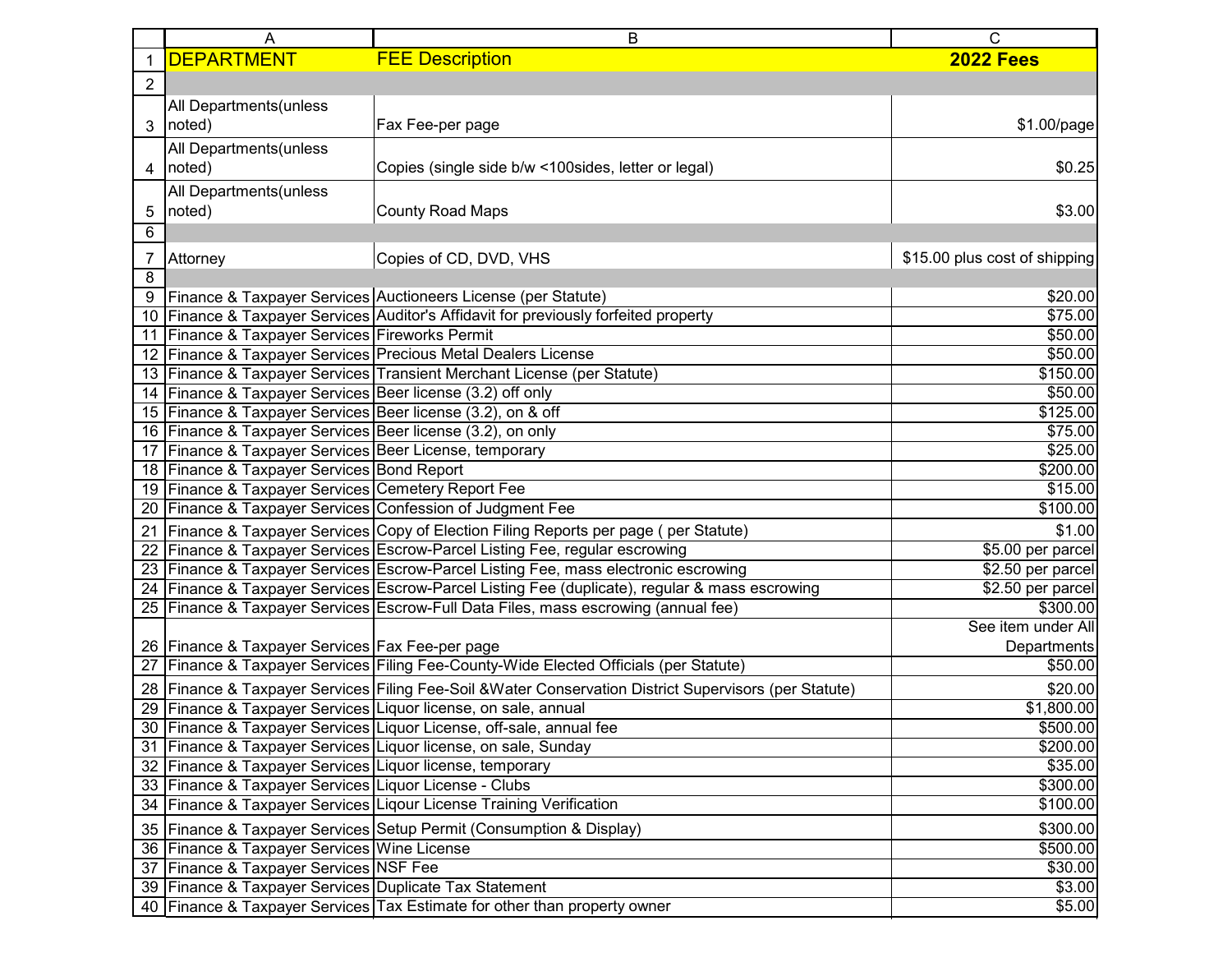|          | A                                              | B                                                                                          | С                        |
|----------|------------------------------------------------|--------------------------------------------------------------------------------------------|--------------------------|
|          | <b>DEPARTMENT</b>                              | <b>FEE Description</b>                                                                     | <b>2022 Fees</b>         |
| 41       |                                                | Finance & Taxpayer Services Tax Estimate for other than property owner - Extensive         | \$25/hour (\$25 minimum) |
| 42       |                                                | Finance & Taxpayer Services Tax Estimate for property owner - Proposed change in Use       | \$25/hour (\$25 minimum) |
| 43       |                                                | Finance & Taxpayer Services Research Value and/or Ownership prior to 2001                  | \$25/hour (\$25 minimum) |
| 44       |                                                | Finance & Taxpayer Services/Service Fee-Delinquent Tax List                                | \$50.00                  |
| 45       |                                                | Finance & Taxpayer Services Real Estate-Delinquency Fee, 1st year deliquents               | \$40.00                  |
| 46       |                                                | Finance & Taxpayer Services Personal Property-Delinquency Fee, annual fee                  | \$40.00                  |
| 47       |                                                | Finance & Taxpayer Services Private Activity Financing (Conduit Bonds) Pre-application Fee | \$1,000.00               |
| 48       |                                                | Finance & Taxpayer Services Private Activity Financing (Conduit Bonds) Application Fee     | \$3,000.00               |
| 49       |                                                | Finance & Taxpayer Services Private Activity Financing (Conduit Bonds) Administrative Fee  | amt of bonds             |
| 50       |                                                | Finance & Taxpayer Services Special Assessment Search/Certification                        | \$6.00                   |
| 51       |                                                | Finance & Taxpayer Services Special Assessments Setup Fee-per assessment roll              | \$25.00                  |
| 52       |                                                | Finance & Taxpayer Services Special Assessments Setup Fee-per parcel                       | \$1.00                   |
| 53       | Finance & Taxpayer Services Tax Certifications |                                                                                            | \$6.00                   |
| 54       |                                                | Finance & Taxpayer Services Tax Increment Financing Setup Fee-per TIF District             | \$250.00                 |
| 55       |                                                | Finance & Taxpayer Services Tax Increment Financing Annual Maintenance-per TIF District    | \$100.00                 |
| 56       | Finance & Taxpayer Services Tobacco License    |                                                                                            | \$200.00                 |
| 57       |                                                | Finance & Taxpayer Services TNT Parcel data/digital data (public request)                  | \$0.05 per parcel        |
| 58       |                                                | Finance & Taxpayer Services TNT Compilation fee /Digital data                              | \$50 per request         |
| 59       |                                                |                                                                                            |                          |
|          |                                                |                                                                                            | See item under All       |
| 60       | <b>Public Works</b>                            | Fax Fee                                                                                    | <b>Departments</b>       |
|          |                                                |                                                                                            | See item under All       |
| 61       | <b>Public Works</b>                            | Copies                                                                                     | <b>Departments</b>       |
| 62       | <b>Public Works</b>                            | Over Width/Length - 1 Time                                                                 | \$25.00                  |
| 63       | <b>Public Works</b>                            | Over Width/Length - Annual                                                                 | \$120.00                 |
| 64       | <b>Public Works</b>                            | Over Weight - 1 Time                                                                       | \$50 + Load Analysis     |
| 65       | <b>Public Works</b>                            | <b>Access - Regular Driveway</b>                                                           | \$135.00                 |
| 66       | <b>Public Works</b>                            | <b>Access - Sub Division</b>                                                               | \$400.00                 |
| 67       | <b>Public Works</b>                            | <b>Access - Sub Division Resubmit</b>                                                      | \$200.00                 |
| 68       | <b>Public Works</b><br><b>Public Works</b>     | <b>Events Permit</b>                                                                       | \$40.00<br>\$40.00       |
| 69<br>70 | <b>Public Works</b>                            | Dock Registration-Byllesby<br>Utilities in Right of Way:                                   |                          |
| 71       | <b>Public Works</b>                            | <b>Annual Registration</b>                                                                 | \$30.00                  |
| 72       | <b>Public Works</b>                            | <b>Excavation/Obstruction Fee</b>                                                          | \$110.00                 |
|          |                                                |                                                                                            |                          |
|          | 73 Public Works                                | Insp Fee - Major Sites                                                                     | Time & Mileage           |
|          | 74 Public Works                                | Permit Extension                                                                           | \$25.00                  |
|          | 75 Public Works                                | Penalties:                                                                                 |                          |
|          | 76 Public Works                                | Working w/o Permit                                                                         | \$180.00                 |
| 77       | <b>Public Works</b>                            | Delay to Co Contractors                                                                    | Case by Case             |
|          | 78 Public Works                                | Degradation Fee                                                                            | Case by Case             |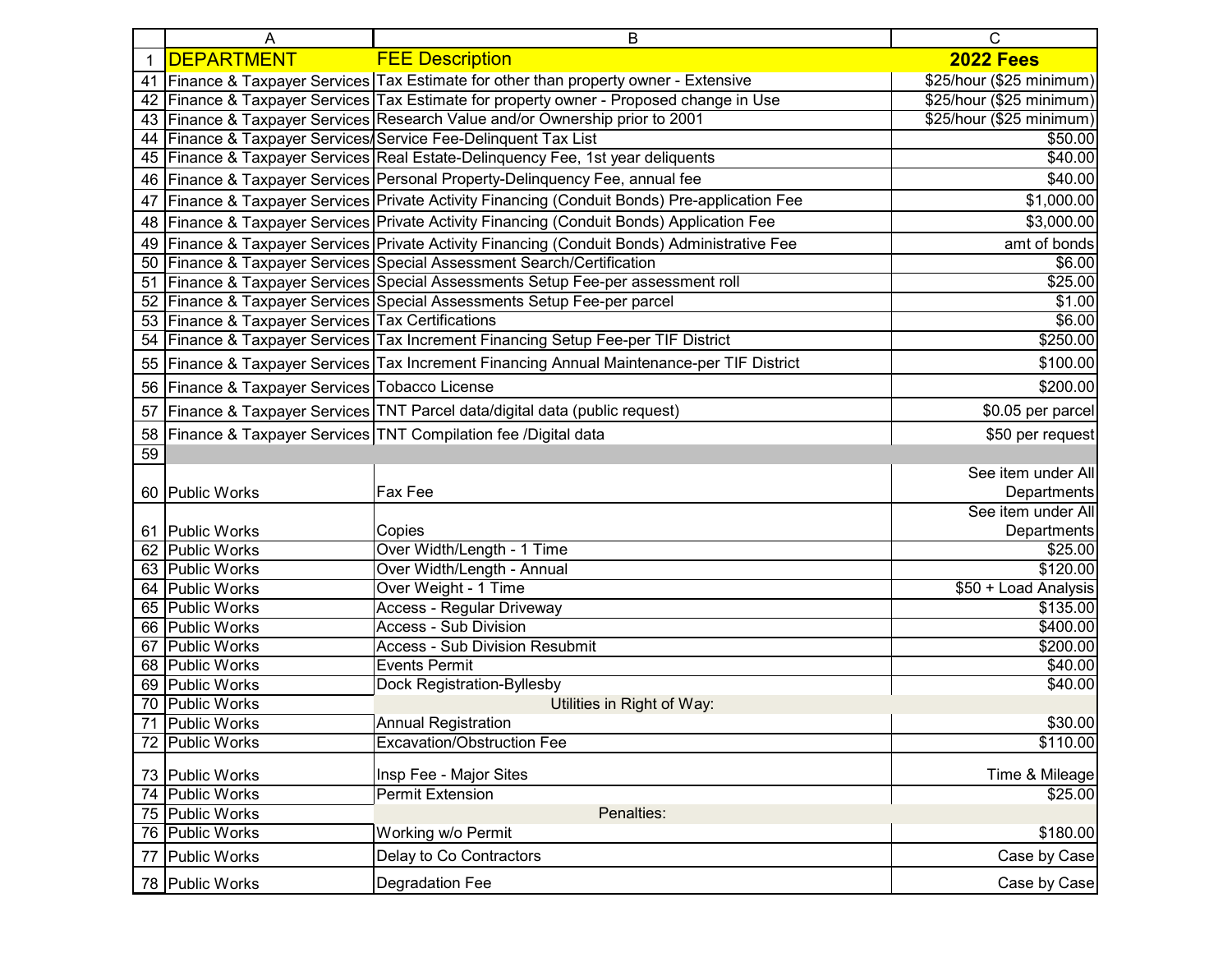|          | A                       | B                                                         | $\mathsf{C}$                                                                    |
|----------|-------------------------|-----------------------------------------------------------|---------------------------------------------------------------------------------|
|          | <b>DEPARTMENT</b>       | <b>FEE Description</b>                                    | <b>2022 Fees</b>                                                                |
| 79       | <b>Public Works</b>     | Project Plans & Proposals                                 | By # of Pages                                                                   |
| 80<br>81 | <b>Recycling Center</b> | <b>Bulb Disposal</b>                                      | \$0.50 each/\$0.75 pound                                                        |
| 82       |                         |                                                           | \$60 + \$500 Bond or Cert of                                                    |
| 83       | Landfill/Solid Waste    | Transporter License-Recyclables:1 Matl and/or <5T per wk  | Ins<br>\$100 + \$1000 Bond or Cert                                              |
| 84       | Landfill/Solid Waste    | Transporter License-Recyclables:1+ Matl and/or >5T per wk | of Ins                                                                          |
| 85       | Landfill/Solid Waste    | Transporter License-Refuse: <10 Ton per day               | \$75 + \$1000 Bond or Cert of<br>Ins                                            |
| 86       | Landfill/Solid Waste    | Transporter License-Refuse: 10-25 Tons per day            | \$90 + \$2000 Bond or Cert of<br>Ins                                            |
| 87       | Landfill/Solid Waste    | Transporter License-Refuse: 25-75 Tons per day            | \$150 + \$3000 Bond or Cert<br>of Ins                                           |
| 88       | Landfill/Solid Waste    | Transporter License-Refuse: 75-150 Tons per day           | \$225 + \$5000 Bond or Cert<br>of Ins                                           |
| 89       | Landfill/Solid Waste    | Transporter License-Refuse: > 150 Tons per day            | \$300 + \$7500 Bond or Cert<br>of Ins                                           |
| 90       | Landfill/Solid Waste    | Facility Owner/Operator: <25 Tons per week                | \$200 + \$10000 Bond or Cert<br>of Ins                                          |
| 91       | Landfill/Solid Waste    | Facility Owner/Operator: 25 - 200 Tons per week           | \$500 + \$15000 Bond or Cert<br>of Ins                                          |
| 92       | Landfill/Solid Waste    | Facility Owner/Operator: >200 Tons per week               | Cert of Ins                                                                     |
| 93       | Landfill/Solid Waste    | Incinerator/Waste-to-Energy/Compost/RDF Facilities        | \$700 per 100Ton per Day+<br>\$2000 Bond per 1000 Tons<br>per Yr or Cert of Ins |
| 94       | Landfill                | <b>Bypass</b>                                             | \$20/CY                                                                         |
| 95       | Landfill                | Air Conditioner/Water Softner                             | $\overline{$}20.00$                                                             |
| 96       | Landfill                | Appliance(Washer, Dryer, Stove, Microwave, Water Heater   | \$10.00                                                                         |
| 97       | Landfill                | Freezer/Refrigerator                                      | \$15.00                                                                         |
| 98       | Landfill                | Furniture (except couches)                                | \$10.00                                                                         |
| 99       | Landfill                | Mattress/Box Spring                                       | \$15.00                                                                         |
|          | 100 Landfill            | Monitor/TV <19"                                           | \$15.00                                                                         |
|          | 101 Landfill            | Monitor/TV 20"- 27""                                      | \$25.00                                                                         |
|          | 102 Landfill            | Monitor/TV >28"                                           | \$45.00                                                                         |
|          | 103 Landfill            | <b>Over-Stuffed Chairs</b>                                | \$15.00                                                                         |
|          | 104 Landfill            | Sofa/Loveseats/Hide Away                                  | \$25.00                                                                         |
|          | 105 Landfill            | Tire - Car & Light Truck                                  | $$5 - $10$                                                                      |
|          | 106 Landfill            | Tire - Large Truck                                        | $$12-$17$                                                                       |
|          | 107 Landfill            | Tire - Tractor                                            | \$30-\$50                                                                       |
|          | 108 Landfill            | Tire - Motorcycle                                         | $$3-10$                                                                         |
|          | 109 Landfill            | Tire - Bicycle                                            | $$3-5$                                                                          |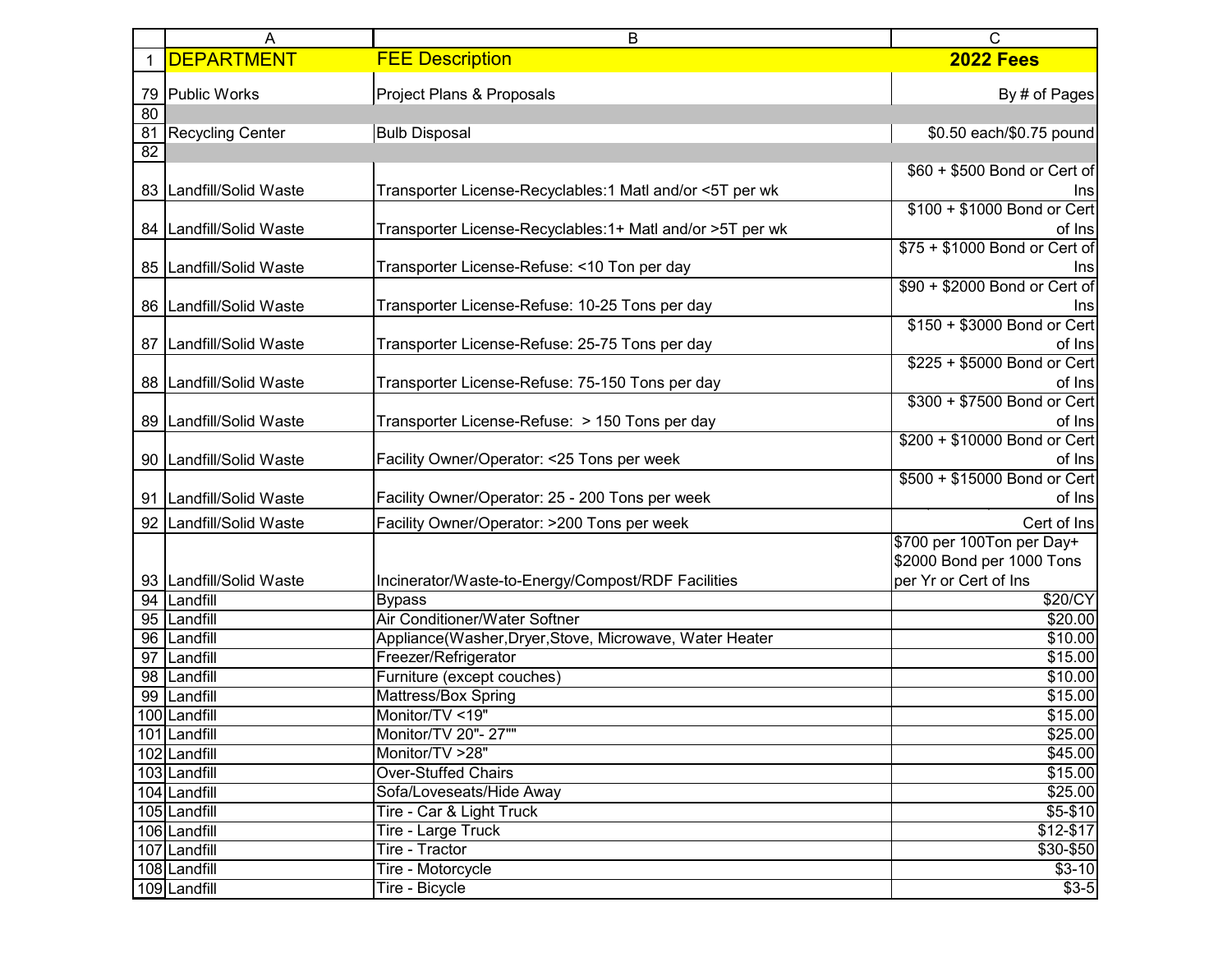|              | Α                       | B                                                                        | С                               |
|--------------|-------------------------|--------------------------------------------------------------------------|---------------------------------|
| $\mathbf{1}$ | <b>DEPARTMENT</b>       | <b>FEE Description</b>                                                   | <b>2022 Fees</b>                |
|              |                         |                                                                          | Based on current disposal       |
|              | 110 Landfill            | Tire - Other sizes                                                       | costs                           |
|              | 111 Landfill            | <b>Demolition</b>                                                        | \$15/CY                         |
| 112          |                         |                                                                          |                                 |
|              | 113 Land Use Management | <b>Assembly Controls License</b>                                         | \$1,000                         |
|              |                         |                                                                          | \$350(includes Recording        |
|              | 114 Land Use Management | <b>Conditional Use Permit</b>                                            | Fee)                            |
|              |                         |                                                                          | \$350(includes Recording        |
|              | 115 Land Use Management | Variance                                                                 | Fee)                            |
|              |                         |                                                                          | \$350(includes Recording        |
|              | 116 Land Use Management | Appeal                                                                   | Fee)                            |
| 117          | Land Use Management     | <b>Special Meeting</b>                                                   | \$500 + application fee         |
|              | 118 Land Use Management | Change of Zone                                                           | \$500.00                        |
|              | 119 Land Use Management | <b>Zoning Text Amendment</b>                                             | \$500.00                        |
|              | 120 Land Use Management | Re-Notice Fee (Applicant request)                                        | \$200.00                        |
|              |                         | Zoning Amendment Request of an Article that has been considered within   |                                 |
|              | 121 Land Use Management | the previous 24 months                                                   | \$2,000.00                      |
| 122          | Land Use Management     | Zoning Plat Review                                                       | \$350.00                        |
|              | 123 Land Use Management | <b>Land Use Permit</b>                                                   | \$50.00                         |
|              | 124 Land Use Management | <b>Timber Harvest Fee</b>                                                | \$50                            |
|              | 125 Land Use Management | <b>Timber Harvest Fee Penalty</b>                                        | \$1,000                         |
|              | 126 Land Use Management | <b>Grading/Erosion Control Permit</b>                                    | \$50.00                         |
|              |                         |                                                                          | \$100 annual base fee +         |
|              |                         |                                                                          | \$200 Non-Aggregate; + \$500    |
|              |                         |                                                                          | Aggregate; + \$3000             |
|              | 127 Land Use Management | <b>Annual Mining Registration</b>                                        | SilicaSand                      |
|              | 128 Land Use Management | Mining - Temporary Borrow Pits, Mix plants                               | \$100                           |
|              | 129 Land Use Management | <b>New Mining CUP/IUP</b>                                                | \$1,000                         |
|              | 130 Land Use Management | <b>Site Visit</b>                                                        | \$50.00                         |
|              |                         |                                                                          | Available on-line; staff copies |
|              |                         |                                                                          | See Item under All              |
|              | 131 Land Use Management | <b>Copies of Ordinances</b>                                              | Departments                     |
|              | 132 Land Use Management | Solar Permit - Commercial (excludes CUP/IUP if applicable)               | \$200.00                        |
|              | 133 Land Use Management | Solar Permit - Utility (includes CUP/IUP)                                | \$1,000.00                      |
|              | 134 Land Use Management | Working without a Zoning permit                                          | \$150.00                        |
|              | 135 Land Use Management | <b>Initial Buffer Violation Penalty</b>                                  |                                 |
|              | 136 Land Use Management | 0-11 months after issuance of Corrective Action Notice                   | \$0.00                          |
|              |                         | 0-6 months following the time period specified in the Corrective Action  |                                 |
|              | 137 Land Use Management | Notice                                                                   | \$50 per parcel per month       |
|              |                         | 7+ months following the time period specified in the Corrective Action   |                                 |
|              |                         | Notice. This penalty shall continue until the corrective action has been |                                 |
|              | 138 Land Use Management | satisfied                                                                | \$200 per parcel per month      |
|              | 139 Land Use Management | <b>Repeat Buffer Violation Penalty</b>                                   |                                 |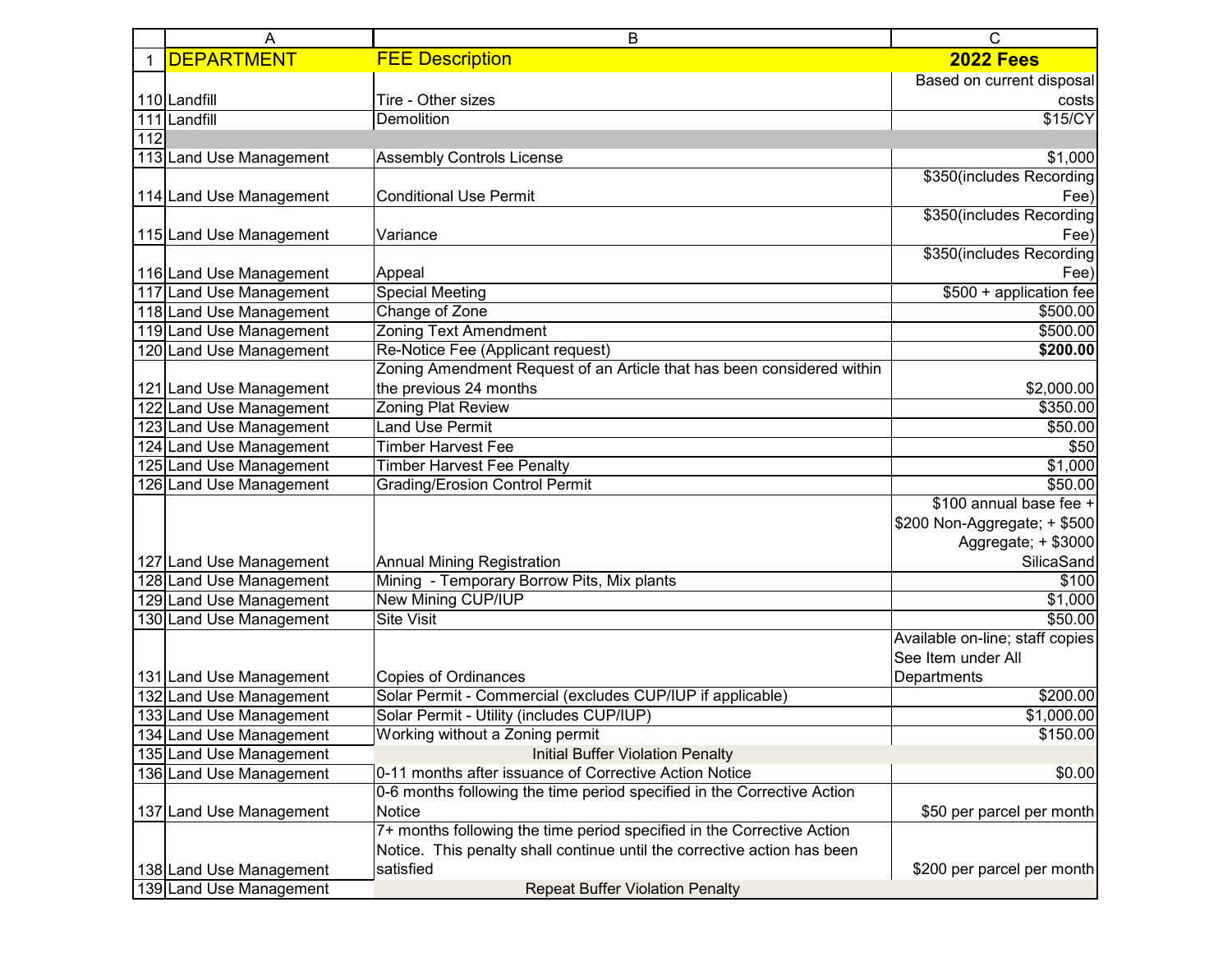|     | A                       | В                                                                                                                                                               | С                                                                                                  |
|-----|-------------------------|-----------------------------------------------------------------------------------------------------------------------------------------------------------------|----------------------------------------------------------------------------------------------------|
|     | <b>DEPARTMENT</b>       | <b>FEE Description</b>                                                                                                                                          | <b>2022 Fees</b>                                                                                   |
|     | 140 Land Use Management | 0-6 months following the time period specified in the Corrective Action<br>Notice                                                                               | \$50 per parcel per day                                                                            |
|     | 141 Land Use Management | 7+ months following the time period specified in the Corrective Action<br>Notice. This penalty shall continue until the corrective action has been<br>satisfied | \$200 per parcel per day                                                                           |
| 142 |                         | <b>Building Fees</b>                                                                                                                                            |                                                                                                    |
|     | 143 Land Use Management | Bldg Permit fees: Building value \$0-\$2000                                                                                                                     | \$69.25                                                                                            |
| 144 | Land Use Management     | Bldg Permit fees: Building value \$2001-\$25,000                                                                                                                | \$69.25 for the first \$2K plus<br>\$14.00 for each additional<br>\$1000 or fraction thereof       |
| 145 | Land Use Management     | Bldg Permit fees: Building value \$25001-\$50,000                                                                                                               | \$391.25 for the first \$25K<br>plus \$10.10 for each<br>additional \$1000 or fraction<br>thereof  |
| 146 | Land Use Management     | Bldg Permit fees: Building valued \$50,001-\$100,000                                                                                                            | \$643.75 for the first \$50k<br>plus \$7.00 for each<br>additional \$1000 or fraction<br>thereof   |
| 147 | Land Use Management     | Bldg Permit fees: Building valued \$100,001-\$500,000                                                                                                           | \$993.75 for the first \$100K<br>plus \$5.60 for each<br>additional \$1000 or fraction<br>thereof  |
| 148 | Land Use Management     | Bldg Permit fees: Building value \$500,001-\$1,000,000                                                                                                          | \$3233.75 for the first \$500K<br>plus \$4.75 for each<br>additional \$1000 or fraction<br>thereof |
| 149 | Land Use Management     | Bldg Permit fees: Building value \$1,000,000+                                                                                                                   | \$5608.75 for the first \$1M<br>plus \$3.15 for each<br>additional \$1000 or fraction<br>thereof   |
|     | 150 Land Use Management | Code exemption Projects Review                                                                                                                                  | \$50                                                                                               |
|     | 151 Land Use Management | Inspections outside normal hours                                                                                                                                | \$100/hr (min \$200)                                                                               |
|     | 152 Land Use Management | Inspections for which no fee is specified                                                                                                                       | \$100/hr (min \$50)                                                                                |
|     | 153 Land Use Management | Additional plan review required by changes etc                                                                                                                  | \$100/hr (min \$50)                                                                                |
| 154 | Land Use Management     | Investigation fee                                                                                                                                               | As determined by the<br>Building Official, not to<br>exceed the Permit Fee                         |
|     | 155 Land Use Management | Reinspection fee                                                                                                                                                | \$100 per hour                                                                                     |
|     | 156 Land Use Management | Demolition permits                                                                                                                                              | \$69.25/permit                                                                                     |
|     | 157 Land Use Management | Residential re-shingle (one permit per structure)                                                                                                               | \$69.25/permit                                                                                     |
|     | 158 Land Use Management | Plan Review Fee                                                                                                                                                 | 65% of Permit Fee                                                                                  |
|     | 159 Land Use Management | <b>Residential Plan Review</b>                                                                                                                                  | 40% of Permit Fee                                                                                  |
| 161 | 160 Land Use Management | State Surcharge (State revenue)                                                                                                                                 | Per MNSS 326B.148                                                                                  |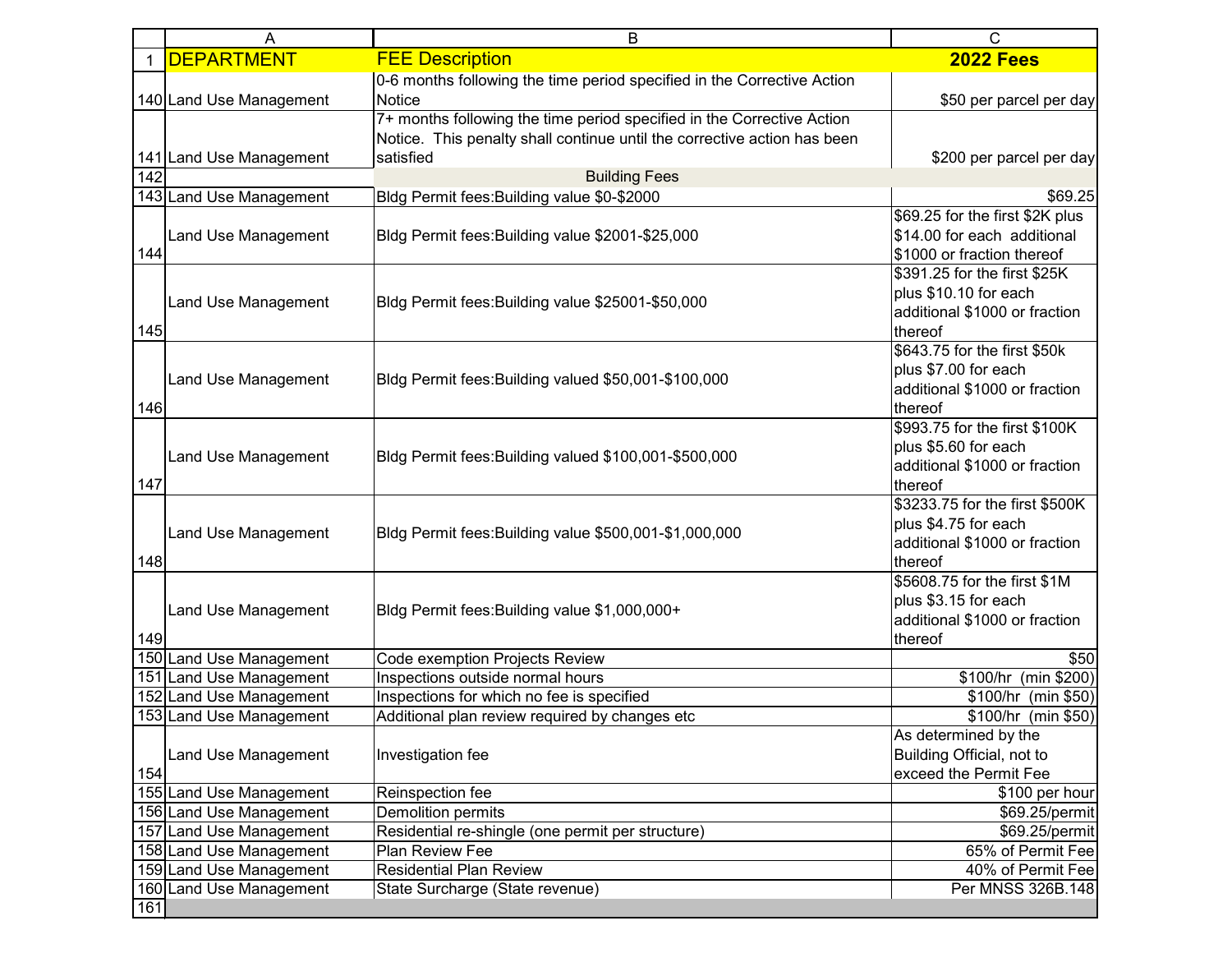|     | A                           | B                                                              | С                             |
|-----|-----------------------------|----------------------------------------------------------------|-------------------------------|
|     | <b>DEPARTMENT</b>           | <b>FEE Description</b>                                         | <b>2022 Fees</b>              |
| 162 |                             | Data is prepared and distributed in Goodhue County Coordinates |                               |
|     | 163 Survey & GIS            | Surveyor Plat/RLS/CIC check                                    | \$150 + 20 per lot, min \$250 |
|     |                             |                                                                | linework free; \$0.05 per     |
|     | 164 Survey & GIS            | Parcel data/digital data (government agency request)           | parcel for value added data   |
|     | 165 Survey & GIS            | Parcel data/digital data (public request)                      | \$0.05 per parcel             |
|     | 166 Survey & GIS            | Other county data in GIS format/digital data                   | \$20 per dataset              |
|     | 167 Survey & GIS            | Centerline data/digital data                                   | \$1,200 for dataset           |
|     | 168 Survey & GIS            | Aerial photos /digital data                                    | \$65 per section              |
|     | 169 Survey & GIS            | Compilation fee /Digital data                                  | $$50$ per request             |
|     | 170 Survey & GIS            | Special request/Digital data                                   | \$50 per hour                 |
| 171 | Survey & GIS                | County data in GIS format/hard copy                            | \$5 per GIS data layer        |
| 172 | Survey & GIS                | Compilation fee/hard copy                                      | \$50 per request              |
|     | 173 Survey & GIS            | Special request/hard copy                                      | \$50 per hour                 |
|     | 174 Survey & GIS            | 8.5 x 11 hard copy / PDF                                       | \$5 per map                   |
|     | 175 Survey & GIS            | 11 x 17 hard copy / PDF                                        | \$5 per map                   |
|     | 176 Survey & GIS            | 17 x 22 hard copy / PDF                                        | \$15 per map                  |
|     | 177 Survey & GIS            | 22 x 34 hard copy / PDF                                        | \$15 per map                  |
|     | 178 Survey & GIS            | Plots larger than 22 x 34 up to 34 x 44 hard copy / PDF        | \$20 per map                  |
|     | 179 Survey & GIS            | <b>Remote Filed Survey Access</b>                              | \$300/annual                  |
| 180 |                             |                                                                |                               |
| 181 | <b>Environmental Health</b> | Septic - Permits                                               |                               |
|     | 182 Environmental Health    | <b>New Construction</b>                                        | \$400.00                      |
|     | 183 Environmental Health    | New Construction - addt'l                                      | \$125.00                      |
|     | 184 Environmental Health    | (per each addt'l 750 gpd)                                      | \$75.00                       |
|     | 185 Environmental Health    | Partial/Repair                                                 | \$190.00                      |
|     | 186 Environmental Health    | <b>Septic - Operating Permits</b>                              |                               |
| 187 | <b>Environmental Health</b> | Holding Tank Annual Fee (per Tank)                             | \$100.00                      |
|     | 188 Environmental Health    | SSTS <2500gpd Initial fee                                      | \$300.00                      |
|     | 189 Environmental Health    | SSTS <2500gpd annual fee                                       | \$100.00                      |
|     | 190 Environmental Health    | ISTS >2500gpd, <5000gpd initial fee                            | \$500.00                      |
|     | 191 Environmental Health    | ISTS >2500gpd, <5000gpd annual fee                             | \$150.00                      |
|     | 192 Environmental Health    | MSTS >5000gpd initial fee                                      | \$800.00                      |
|     | 193 Environmental Health    | MSTS >5000gpd annual fee                                       | \$400.00                      |
|     | 194 Environmental Health    | Wells                                                          |                               |
|     | 195 Environmental Health    | Construction                                                   | \$325.00                      |
|     | 196 Environmental Health    | Sealing                                                        | \$225.00                      |
|     | 197 Environmental Health    | Maintenance Permit                                             | \$200.00                      |
|     | 198 Environmental Health    | <b>Water Testing</b>                                           |                               |
|     | 199 Environmental Health    | Kits                                                           | \$60.00                       |
|     | 200 Environmental Health    | <b>Certified Test</b>                                          | \$125.00                      |
| 201 | <b>Environmental Health</b> | <b>Trip Charge</b>                                             | \$65.00                       |
|     | 202 Environmental Health    | Other Fees                                                     |                               |
|     | 203 Environmental Health    | Addt'l Inspection                                              | \$105.00                      |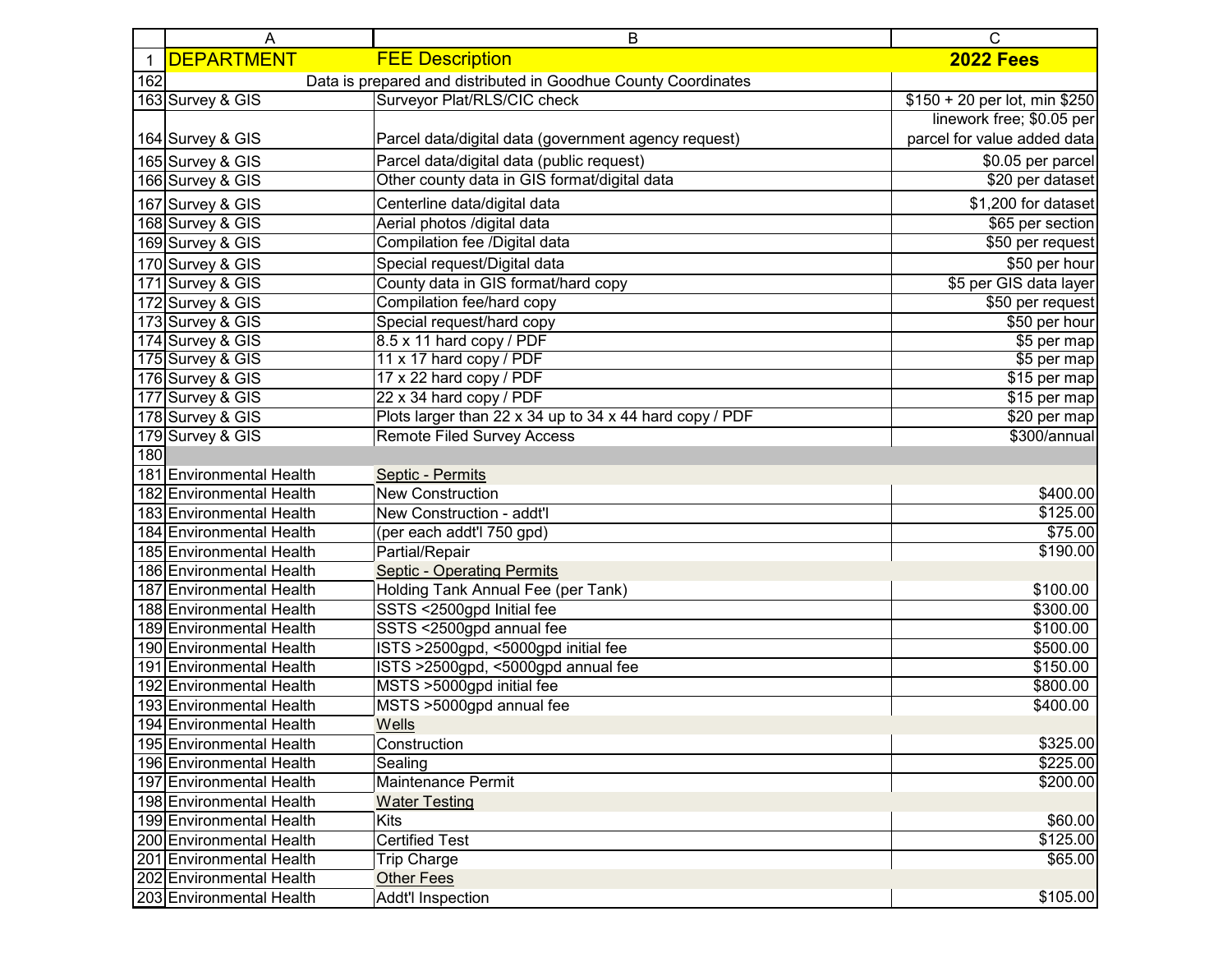|              | A                        | B                                                                       | $\mathsf{C}$                  |
|--------------|--------------------------|-------------------------------------------------------------------------|-------------------------------|
| $\mathbf{1}$ | <b>DEPARTMENT</b>        | <b>FEE Description</b>                                                  | <b>2022 Fees</b>              |
|              | 204 Environmental Health | Document Charge                                                         | \$5.00                        |
|              | 205 Environmental Health | File Search Fee                                                         | \$5.00                        |
|              | 206 Environmental Health | <b>Changing Contractors</b>                                             | 20% of permit fee             |
|              | 207 Environmental Health | One time permit renewal                                                 | 20% of permit fee             |
|              | 208 Environmental Health | <b>Staff Charges for Abatement</b>                                      | \$100/hour                    |
|              | 209 Environmental Health | <b>Administrative Setback Application</b>                               | \$350                         |
|              | 210 Environmental Health | Soil Interpretation Discrepency Application                             | \$200                         |
|              | 211 Environmental Health | <b>Contractor Violation Fee</b>                                         | \$175                         |
| 212          |                          |                                                                         |                               |
|              | 213 Recorder             | Plat Recording (per Statute)                                            | \$56.00                       |
|              | 214 Recorder             | Document recording (per Statute)                                        | \$46.00                       |
|              |                          |                                                                         | See item under All            |
|              | 215 Recorder             | Copies (public prepared)                                                | Departments                   |
|              | 216 Recorder             | Copies (staff prepared)                                                 | \$1.00 per page               |
|              | 217 Recorder             | Certified copies Certificates of Title (Torrens)                        | \$50 per doc                  |
|              | 219 Recorder             | Passports (per U.S. State Dept.)                                        | \$25.00                       |
|              | 220 Recorder             | Passport pictures                                                       | \$15/2 pics; \$20/4 pics      |
|              | 221 Recorder             | <b>Birth Certificate (per Statute)</b>                                  | \$26.00                       |
|              | 222 Recorder             | Additional copy Birth Certificate (per Statute)                         | \$19.00                       |
|              | 223 Recorder             | Death Certificate (per Statute)                                         | \$13.00                       |
|              | 224 Recorder             | Additional copy Death Certificate (per Statute)                         | \$6.00                        |
|              | 225 Recorder             | Marriage License (per Statute)                                          | \$115.00                      |
|              | 226 Recorder             | Marriage License Reduced (per Statute)                                  | \$40.00                       |
|              | 227 Recorder             | Marriage license Copy (per Statute)                                     | \$9.00                        |
|              | 228 Recorder             | Notary (County filing - State imposes a additional fee)                 | \$20                          |
| 229          |                          |                                                                         |                               |
|              | 230 Sheriff              | Service Fees (papers)                                                   | \$75                          |
|              | 231 Sheriff              | Service Fee (diligent search & return)                                  | \$75                          |
|              | 232 Sheriff              | Duplicate affidavit of service                                          | \$30                          |
|              | 233 Sheriff              | Post 3 notices of sale                                                  | \$50                          |
|              | 234 Sheriff              | Conduct sale                                                            | \$75                          |
|              | 235 Sheriff              | Quiet title action, per affidavit                                       | \$75                          |
|              |                          | Seizure of Property on Replevin, order for seizure, writ of attachment, | $$75 + $55/hr/per$ deputy/per |
|              | 236 Sheriff              | executions, or any other court ordered papers                           | paper                         |
|              | 237 Sheriff              | Receive and pay over money paid on redemption of property               | \$250                         |
|              |                          |                                                                         |                               |
|              | 238 Sheriff              | Handle real estate sales in judgments                                   | \$250                         |
|              | 239 Sheriff              | Handle property sales in judgments                                      | \$75                          |
|              |                          |                                                                         | change to \$55.00 per         |
|              | 240 Sheriff              | Stand by on property exchange on writ of restitutions (evictions)       | hour/deputy                   |
|              | 241 Sheriff              | Writ of execution, per, paid in advance                                 | $$75 + $15$ Employer/bank     |
|              |                          | Writ of execution, property requested to be seized and sold, minimum    |                               |
|              | 242 Sheriff              | deposit                                                                 | \$500                         |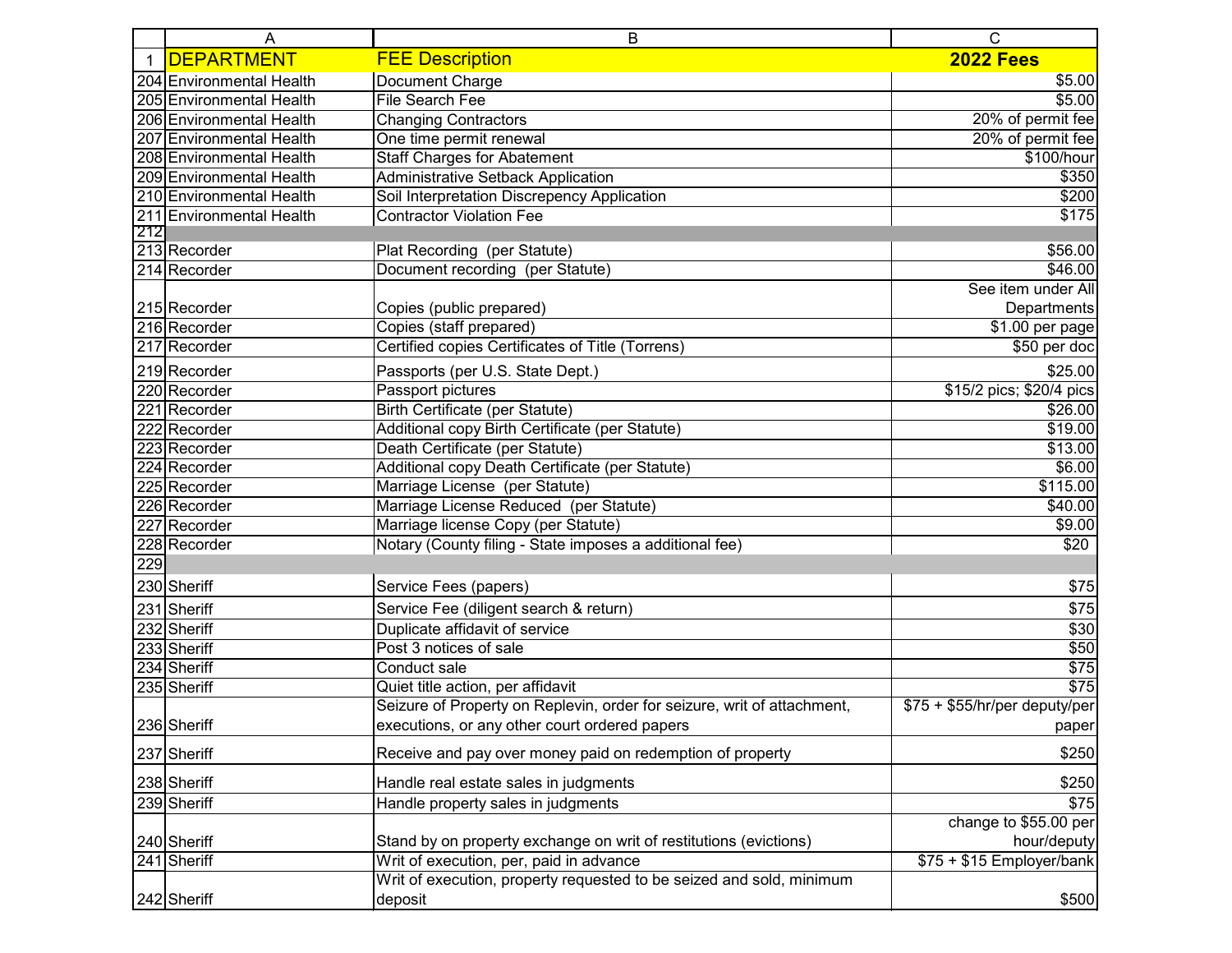|     | A                           | B                                                                            | С                            |
|-----|-----------------------------|------------------------------------------------------------------------------|------------------------------|
|     | <b>DEPARTMENT</b>           | <b>FEE Description</b>                                                       | <b>2022 Fees</b>             |
|     |                             | For services not herein enumerated, the sheriff shall be entitled to same    |                              |
|     | 243 Sheriff                 | fees as for similar duties                                                   |                              |
|     | 244 Sheriff                 | All Sheriff's office fess for civil processing require prepayment            |                              |
|     | 245 Sheriff                 | Work Release per diem: Goodhue County conviction                             | \$25                         |
|     | 246 Sheriff                 | Work Release per diem: other jurisdiction conviction                         | \$60                         |
|     | 247 Sheriff                 | Work Release per diem: county resident but other conviction                  | \$35                         |
|     | 248 Sheriff                 | Weekender Fee - Per Day                                                      | $\overline{$25}$             |
|     | 249 Sheriff                 | Pay To Stay - Per Day                                                        | \$25                         |
|     | 250 Sheriff                 | <b>Booking Fee</b>                                                           | \$10                         |
|     | 251 Sheriff                 | Medical Co-Pay                                                               | $\overline{$}$               |
|     | 252 Sheriff                 | Medication Prescription (monthly per drug)                                   | $\overline{$}5$              |
|     | 253 Sheriff                 | <b>Public Fingerprints</b>                                                   | $\sqrt{$20}$                 |
|     | 254 Sheriff                 | Initial Report, first copy, victim or complainant                            | no charge                    |
|     |                             |                                                                              | MN Law Requires a request    |
|     |                             |                                                                              | from State of MN, this       |
|     |                             |                                                                              | service no longer performed  |
|     | 255 Sheriff                 | <b>Driver's License Print-out</b>                                            | by sheriff                   |
|     | 256 Sheriff                 | Permit to carry a pistol: new application (MN residents)                     | \$75                         |
|     | 257 Sheriff                 | Permit to carry a pistol: new application (non-MN residents)                 | \$100                        |
|     | 258 Sheriff                 | Permit to carry a pistol: renewal application                                | \$75                         |
|     | 259 Sheriff                 | Permit to carry a pistol: late fee on renewal                                | \$10                         |
|     | 260 Sheriff                 | Permit to carry a pistol: data change on permit                              | \$10                         |
|     | 261 Sheriff                 | Permit to carry a pistol: reissue lost or destroyed permit                   | $\overline{$10}$             |
|     |                             |                                                                              | \$25.00, \$10.00 (\$5.00 for |
|     |                             |                                                                              | renewal) goes to the state   |
|     | 262 Sheriff                 | Law Enforcement Active & Retired Permit to Carry                             | MS624.714                    |
|     | 263 Sheriff                 | Photo Reprints (Non-Digital)                                                 | Actual Cost of Developing    |
|     | 264 Sheriff                 | Photos /Video/Audio Recordings (Digital)                                     | \$5 copying fee per disc     |
|     | 265 Sheriff                 | Tapes (audio/VHS)                                                            | $$5.00$ per tape             |
|     |                             | Copy of report transmitted electronically or in person, 100 pages or less of | \$0.25 per page copied (Per  |
|     | 266 Sheriff                 | black and white, letter or legal sized paper                                 | MN Law)                      |
|     |                             |                                                                              | \$0.25 per page copied plus  |
|     |                             | Copy of report transmitted electronically, US Mail or in person, 100 pages   | \$10.00 handling fee (Per MN |
|     | 267 Sheriff                 | or less of black and white, letter or legal sized paper                      | <b>Example 12</b> Law)       |
| 268 |                             |                                                                              |                              |
|     | 269 Health & Human Services | Adult Corporate Foster Care Licensing Fee                                    | \$500                        |
|     | 270 Health & Human Services | Daycare Initial Licensing fee                                                | \$50.00                      |
| 271 | Health & Human Services     | Daycare Two Year Relicensure Fee                                             | \$100.00                     |
|     | 272 Health & Human Services | Electronic Home Monitoring (EHM)                                             | Pass through Billing         |
|     | 273 Health & Human Services | <b>Emergency Foster Care Fee to Parents</b>                                  | \$35/day                     |
|     | 274 Health & Human Services | <b>Family Health Nursing</b>                                                 | \$200.00 per visit           |
|     | 275 Health & Human Services | <b>Nurse Consultation</b>                                                    | \$62/Hour                    |